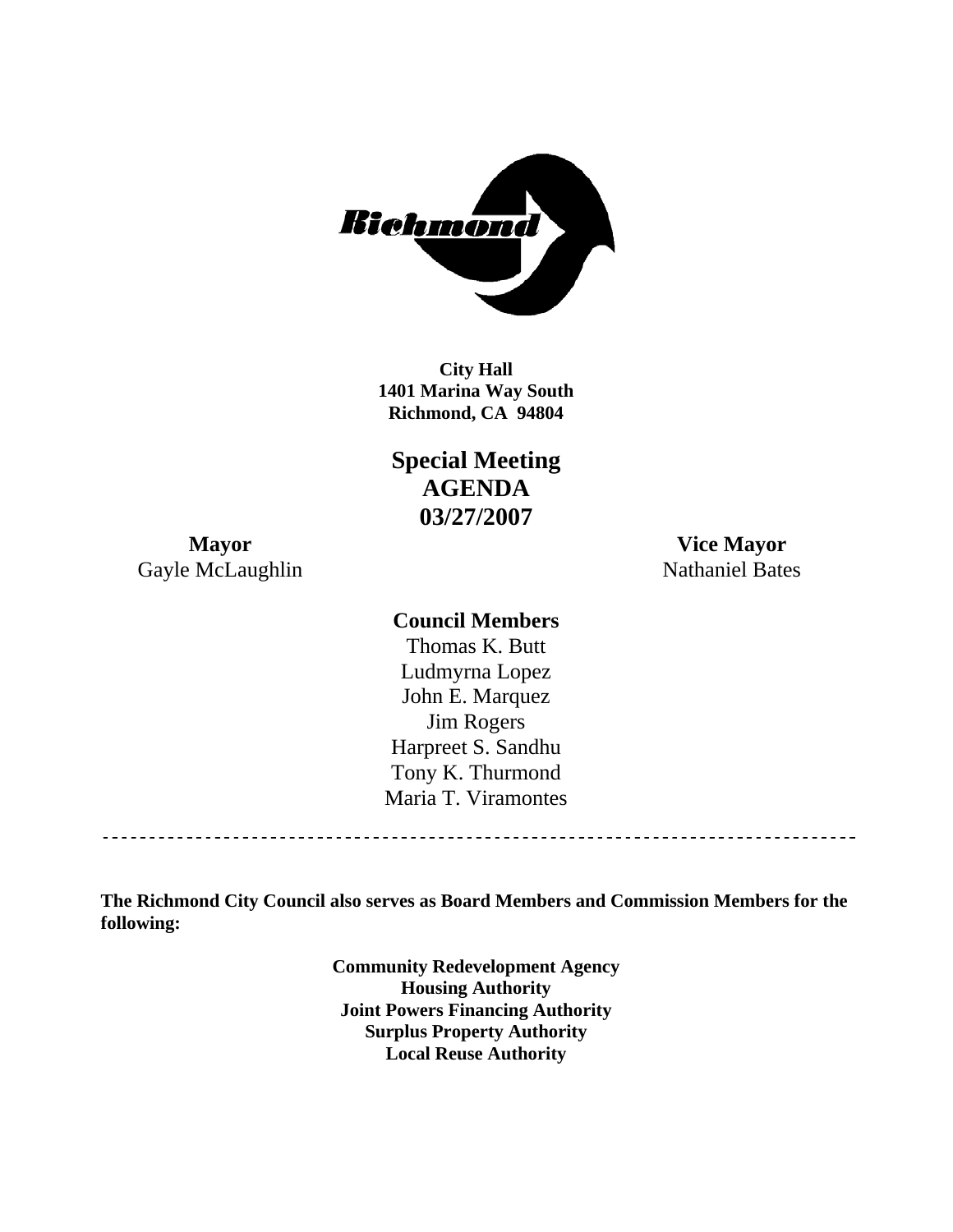# **MEETING PROCEDURES**

The City of Richmond encourages community participation at its City Council meetings and has established procedures that are intended to accommodate public input in a timely and time-sensitive way. As a courtesy to all members of the public who wish to participate in City Council meetings, please observe the following procedures:

**PUBLIC COMMENT ON AGENDA ITEMS:** Anyone who desires to address the City Council on items appearing on the agenda must complete and file a pink speaker's card with the City Clerk **prior** to the City Council's consideration of the item. Once the City Clerk has announced the item and discussion has commenced, no person shall be permitted to speak on the item other than those persons who have submitted their names to the City Clerk. Your name will be called when the item is announced for discussion. **Each speaker will be allowed TWO (2) MINUTES to address the City Council on NON-PUBLIC HEARING items listed on the agenda.** 

#### **SPEAKERS ARE REQUESTED TO OCCUPY THE RESERVED SEATS IN THE FRONT ROW BEHIND THE SPEAKER'S PODIUM AS THEIR NAME IS ANNOUNCED BY THE CITY CLERK.**

*The City Council's adopted Rules of Procedure recognize that debate on policy is healthy; debate on personalities is not. The Chairperson has the right and obligation to cut off discussion that is too personal, too loud, or too crude.* 

**\*\*\*\*\*\*\*\*\*\*\*\*\*\*\*\*\*\*\*\*\*\*\*\*\*\*\*\*\*\*\*\*\*\*\*\*\*\*\*\*\*\*\*\*\*\*\*\*\*\*\*\*\*\*\*\*\*\***